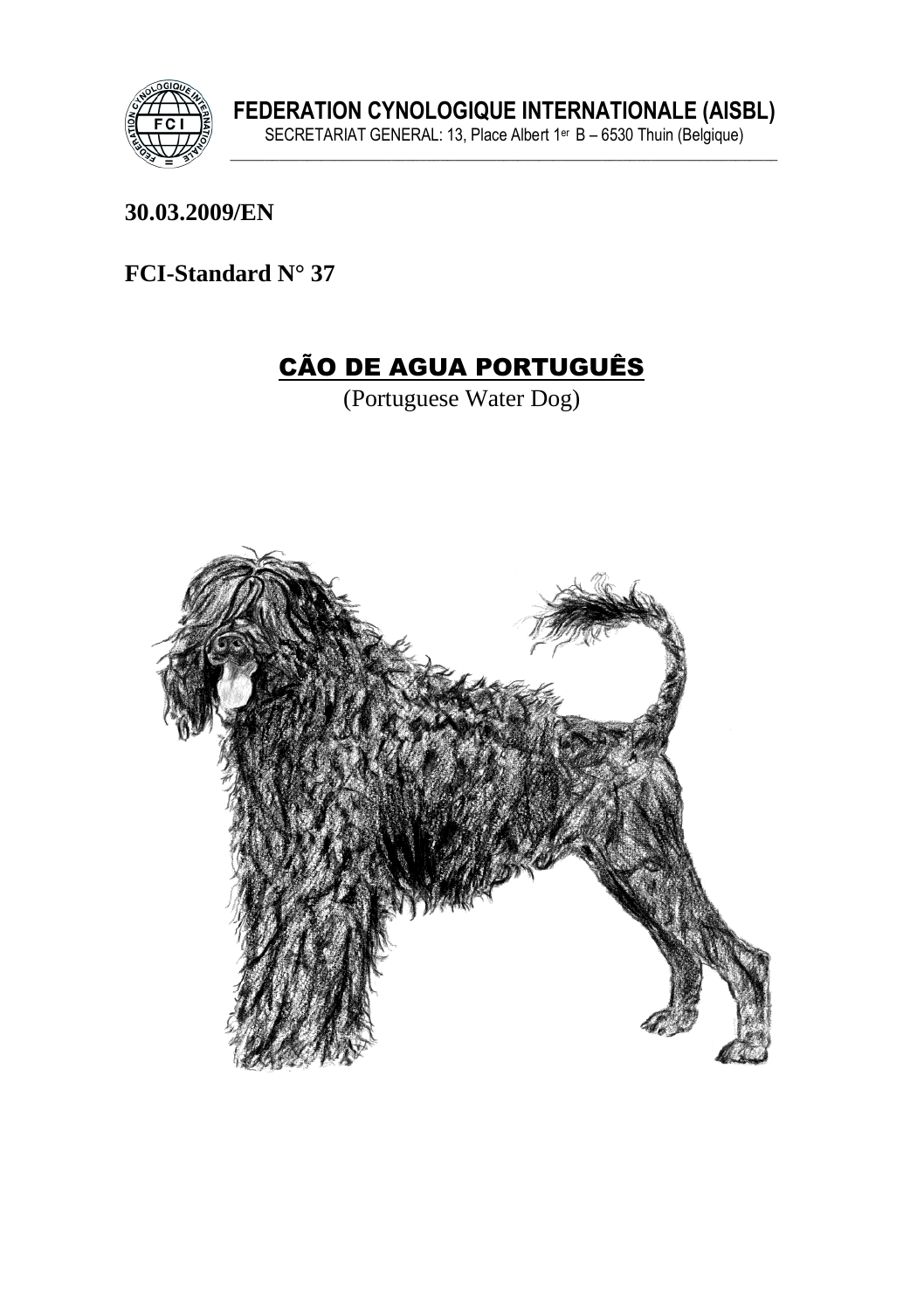**TRANSLATION**: Portuguese Kennel Club. Revised by R. Triquet & J. Mulholland and Renée Sporre-Willes. Official language (EN).

**ORIGIN**: Portugal.

## **DATE OF PUBLICATION OF THE OFFICIAL VALID STANDARD**: 04.11.2008.

**UTILIZATION**: Assistance with fishing and retrieving as well as companion dog.

| <b>FCI- CLASSIFICATION:</b> Group 8 Retrievers, Flushing Dogs, |  |
|----------------------------------------------------------------|--|
| Water Dogs.                                                    |  |
| Section 3 Water dogs.                                          |  |
| Without working trial.                                         |  |

**BRIEF HISTORICAL SUMMARY**: In ancient times, the Portuguese Water Dog could be found throughout the entire Portuguese coast. Thereafter, due to continuous changes in fishing methods, the breed was located mainly in the Algarve region which is now considered as its original birthplace. Its presence on the Portuguese coast is probably very remote and thus the Portuguese Water Dog should be considered as an autochthonous Portuguese breed.

**GENERAL APPEARANCE**: A dog of medium proportions, bracoïd tending to rectilinear to slight convex. Harmonious in shape, balanced, strong and well muscled. Considerable development of the muscles due to constant swimming.

**IMPORTANT PROPORTIONS**: Of almost square shape, with the length of body approximately equal to height at the withers.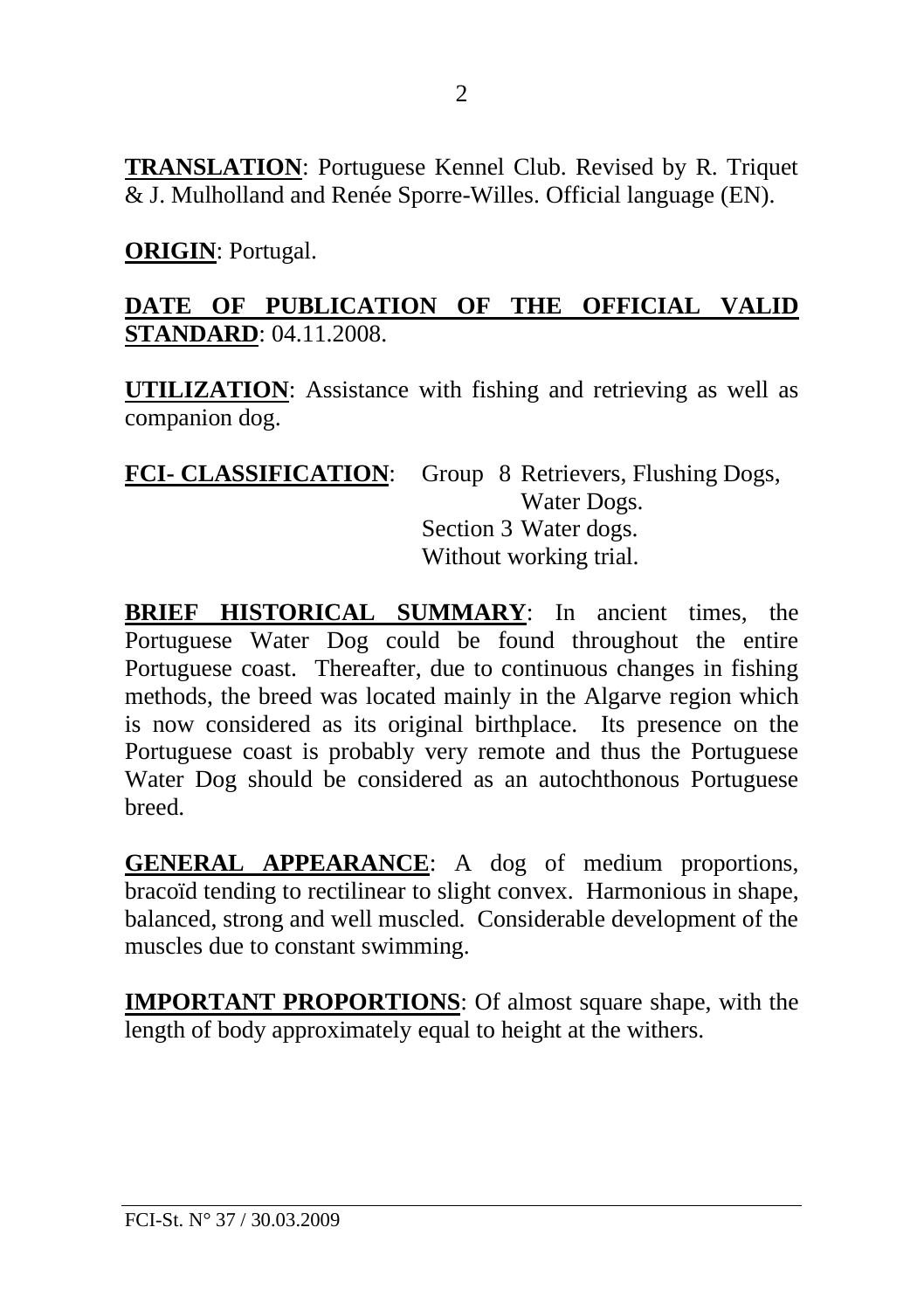The ratio of the height at the withers to the depth of the chest is 2:1; the ratio of length of skull to muzzle is 4:3.

**BEHAVIOUR/TEMPERAMENT**: Exceptionally intelligent, it understands and obeys easily and happily any order given by its owner. An animal with impetuous disposition, wilful, courageous, sober and resistant to fatigue. It has a severe, penetrating and attentive expression, as well as remarkable visual and scent faculties. An excellent and resistant swimmer and diver, it is the inseparable companion of the fisherman for whom it performs a multitude of tasks, both in fishing and in guarding and protecting its boat and property. While fishing, it will willingly jump to sea to retrieve escaped fish, diving if necessary and likewise if a net breaks or a cable becomes loose. It is also used as a liaison between boats and shore or vice-versa, even at great distances.

**HEAD**: Well proportioned, strong and broad. Parallel longitudinal axes of the skull and muzzle.

#### CRANIAL REGION:

Skull: Seen in profile it is slightly longer than the muzzle (4:3). Its curvature is more accentuated at the back and the occipital protuberance is pronounced. Seen from the front the parietal bones are rounded with a slight depression in the middle; the front is slightly hollow, the frontal furrow extends to two thirds of the parietal bones and the superciliary arches are prominent.

Stop: Well defined and slightly behind the inner corners of the eyes.

#### FACIAL REGION:

Nose: Wide, with well open and pigmented nostrils. Black in black, white and pied animals. In brown specimens the nose is the same colour as the coat, but never marbled.

Muzzle: Straight, broader at the base than at the extremity.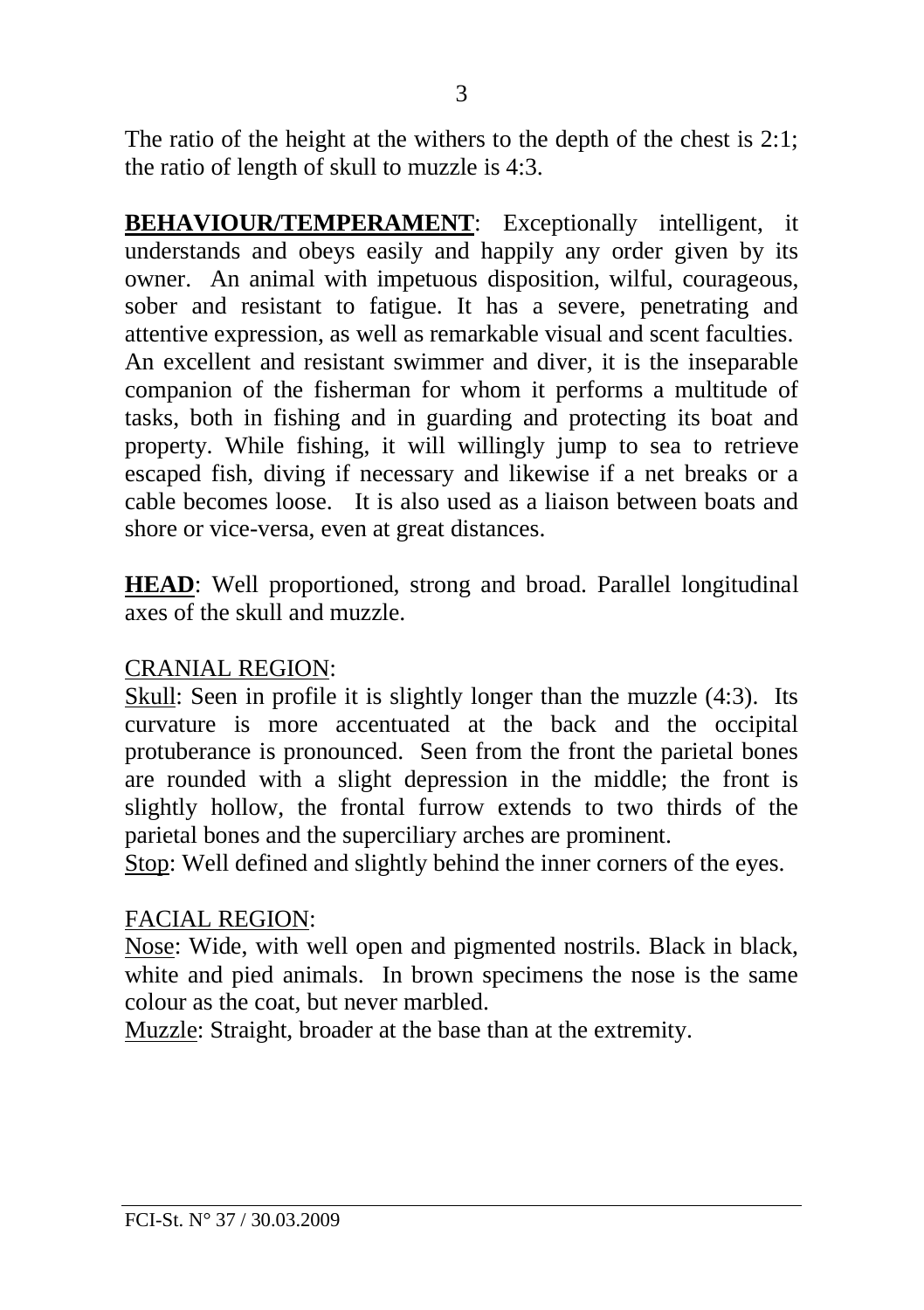Lips: Thick, especially in front. Commissure not prominent. Mucous membranes (palate, under the tongue and gums) deeply pigmented in black, deep brown in brown dogs.

Jaws/Teeth: Strong, healthy teeth, not visible when mouth is closed. Strong and well developed canines. Scissor bite or pincer bite.

**EYES**: Medium sized; noticeable and rounded in shape; set well apart and slightly slanted. The iris is black or brown and the lids are thin and black edged, brown in brown dogs. Unapparent conjunctive.

**EARS**: Set above the eye line, held against the head, slightly raised from the rear and heart-shaped. Thin in texture, their extremity never reaches below the throat.

**NECK**: Straight, short, rounded, well muscled, well set and carried high; connecting to the body in an harmonious transition. Without ruff or dewlap.

#### **BODY**:

Top line: Straight; level.

Withers: Wide and not prominent.

Back: Straight, short, broad and well muscled.

Loin: Short and well connected to the croup.

Croup: Well proportioned, slightly sloping with symmetrical and non apparent hip bones.

Chest: Wide and deep. Its lower edge should reach the elbow. The ribs are long and well sprung, providing great respiratory capacity. Underline & belly: Gracefully shaped and reduced in volume.

**TAIL**: Natural, of medium set-on, thick at its base, tapering towards the end. Should not reach below the hock. When attentive curls in a ring, not reaching beyond the middle of the loin. It is a useful aid for swimming and diving.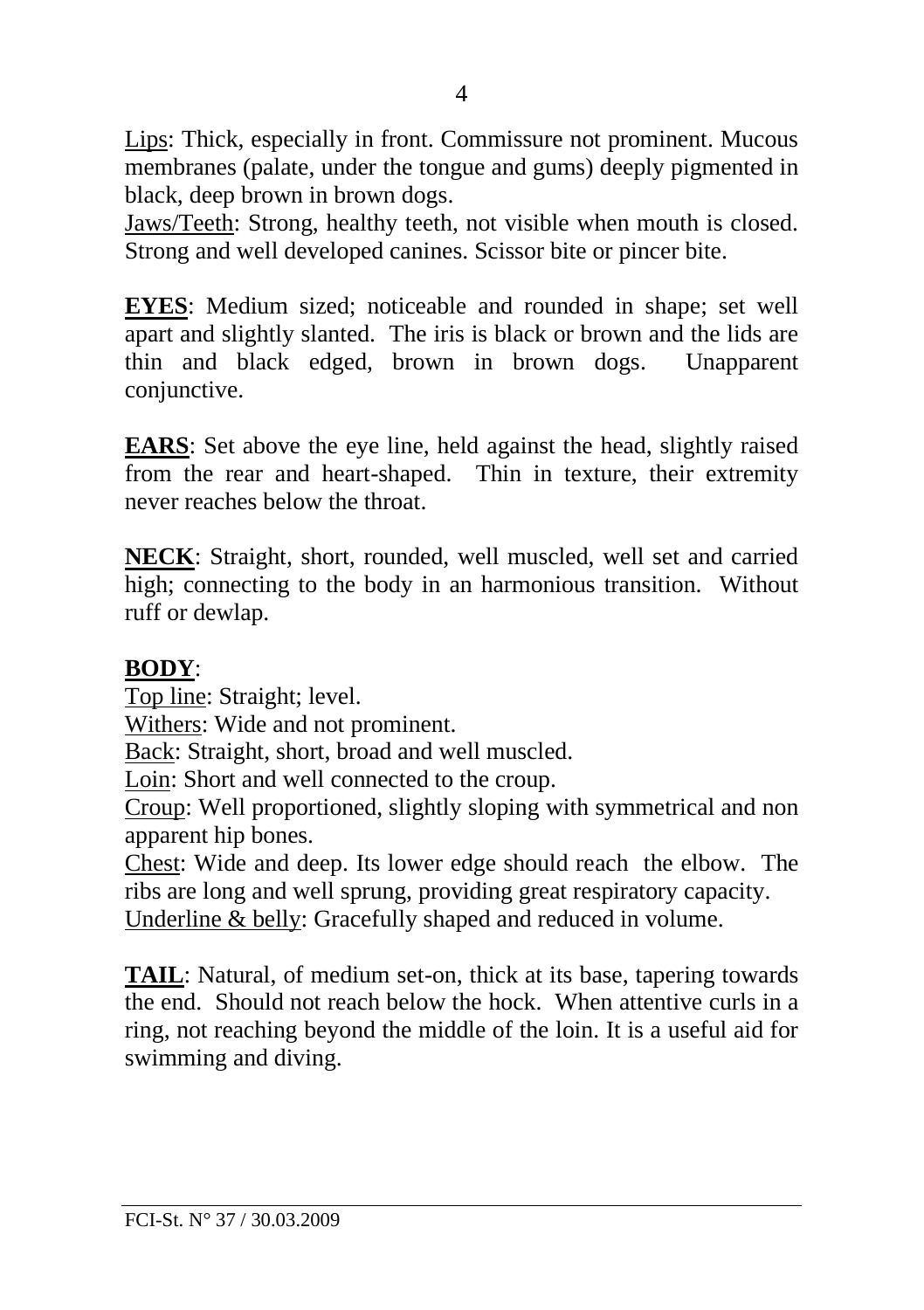# **LIMBS**

### FOREQUARTERS:

General appearance: Strong and straight. Upright. Slightly sloping pasterns are admissible.

Shoulder: Slanting in profile and transversely. Strong muscular development.

Upper arm: Strong and medium in size. Parallel to the main body line.

Forearm: Long and strongly muscled.

Carpus (pastern joint): Strong bones, broader when seen from the front than from the side.

Metacarpus (pastern): Long and strong.

Forefeet: Rounded and flat with slightly arched toes of medium length. The webbing, extending over the whole length of the toes, is composed of limp tissue and covered with abundant and long hair. Black nails are preferred but, according to coat colour, may also be white, striped or brown. The nails do not reach the ground. Hard central pad and normal thickness in the other pads.

### HINDQUARTERS:

General appearance: Upright and well muscled**.** Slightly sloping hocks are admissible.

Buttock: Strong and well rounded.

Thigh: Strong and medium in length. Very well muscled. Stifle joint turned neither in nor out.

Second thigh: Long and very well muscled. Turned neither in nor out. Well slanting from front to back. All tendons and ligaments are strong.

Hock: Strong.

Metatarsus (rear pastern: Long. Without dewclaws.

Hind feet: Rounded and flat with slightly arched toes of medium length. The webbing, extending over the whole length of the toes, is composed of limp tissue and covered with abundant and long hair. Black nails are preferred but, according to coat colour, may also be white, striped or brown. The nails do not reach the ground. Hard central pad and normal thickness in the other pads.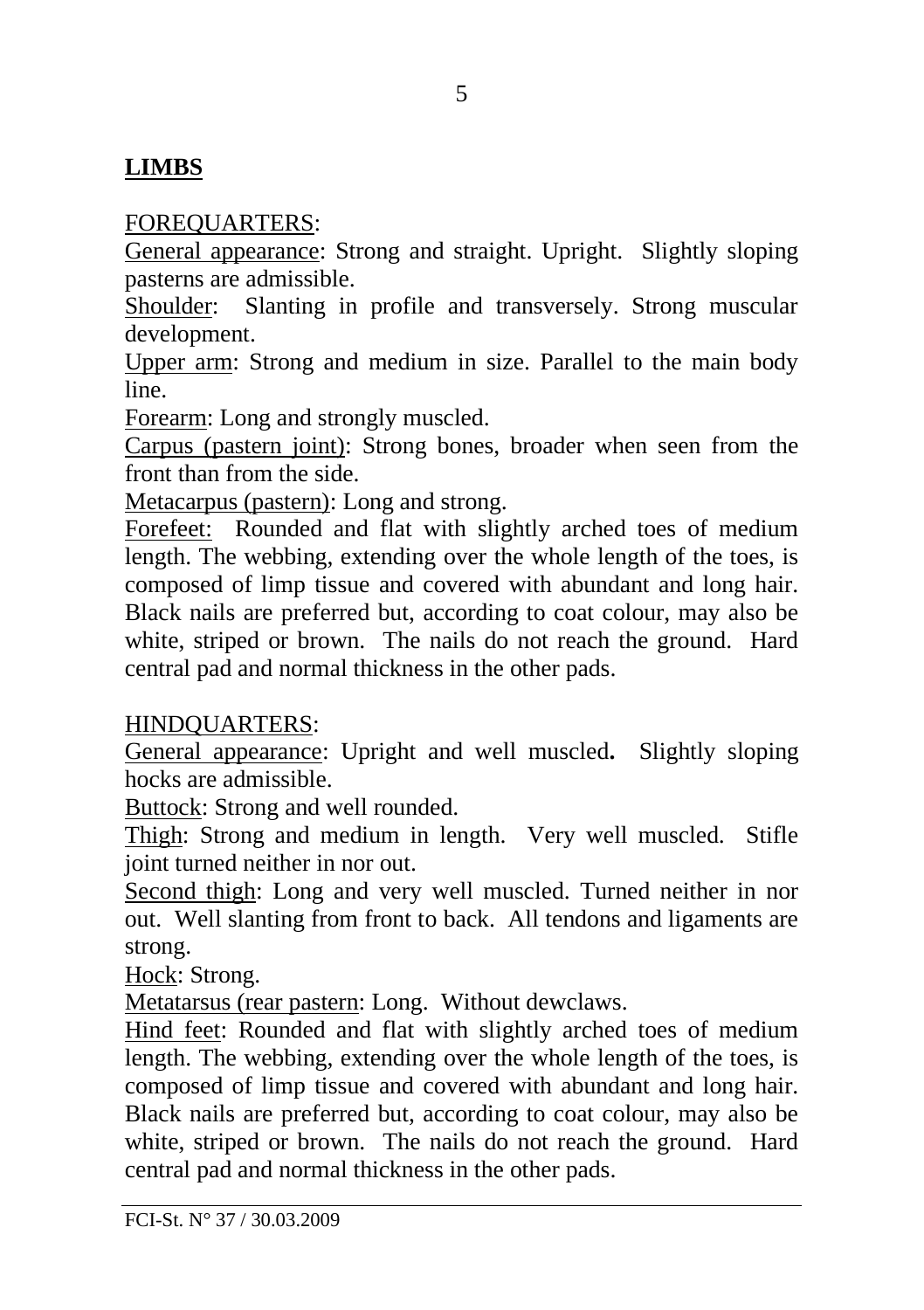**GAIT/MOVEMENT**: Easy movement with short steps at walk; light cadenced trot and energetic gallop.

**SKIN:** Thick, supple; not very tight; internal and external mucous membranes preferably pigmented.

# **COAT**

Hair: The whole body is abundantly covered with strong hair, with no undercoat.

There are two varieties: one long and wavy and the other shorter and curly. The first is slightly shiny and woolly; the latter is dense, lustreless and forms compact cylindrical curls. Except for the underarms and groin the coat is even all over the skin. On the head it forms a topknot of wavy hair in the long and wavy variety and of curly hair in the curly variety. The hair in the ears is longer in the long and wavy variety.

Colour: The coat is black or brown of various shades, or solid white. In black or brown coats, white is accepted in the following locations: muzzle, topknot, neck, forechest, belly, tip of tail and lower extremities of the limbs, below the elbows and hocks. The white coat must not be albino, consequently the nose, eyelids and inside of the mouth should be pigmented in black, and brown in brown dogs**.** In this breed partial clipping of the coat, when it is too long, is typical. The hindquarters, the muzzle and part of the tail are clipped, leaving a plume of full-length hair at the tip of the tail.

### **HEIGHT AND WEIGHT**:

| Height at withers: |                                 |
|--------------------|---------------------------------|
| Males:             | 50 - 57 cm. Ideal height 54 cm. |
| Females:           | 43 - 52 cm. Ideal height 46 cm. |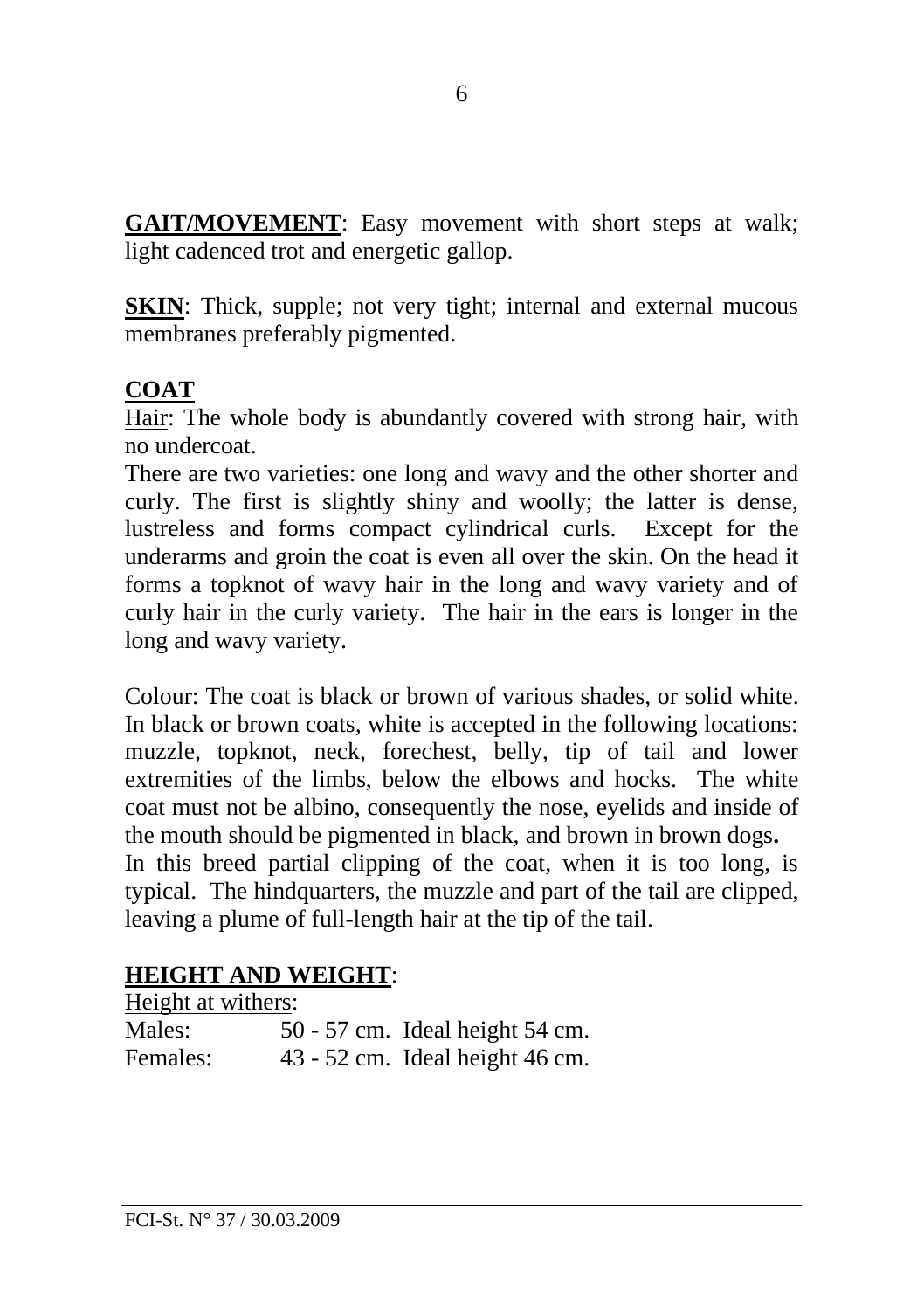Weight: Males: 19 - 25 kg. Females: 16 - 22 kg.

**FAULTS** : Any departure from the foregoing points should be considered a fault and the seriousness with which the fault should be regarded should be in exact proportion to its degree and its effect on the health and welfare of the dog.

#### **SEVERE FAULTS**:

- Head: Too long, narrow, flat or pointed.
- Muzzle: Too tapered or pointed.
- Eyes: Light, too protruding or too sunken.
- Ears: Incorrect set, too big, too short or folded.
- Tail: Heavy, dropped in action or raised perpendicularly.

# **DISQUALIFYING FAULTS**:

- Aggressive or overly shy.
- Any dog clearly showing physical or behavioural abnormalities shall be disqualified.
- Size: Over-sized or under-sized
- Jaws: Undershot or overshot.
- Eyes: Wall eye, uneven in shape or size.
- Deafness: Congential or acquired.
- Tail: Docked, rudimentary or non-existent.
- Feet: Presence of dewclaws.
- Coat: Hair different from the described types.
- Colour: Albinism, marbled nostrils in whole or in part. Any other colour than the described type.

# **N.B.:**

- Male animals should have two apparently normal testicles fully descended into the scrotum.
- Only functionally and clinically healthy dogs, with breed typical conformation should be used for breeding.